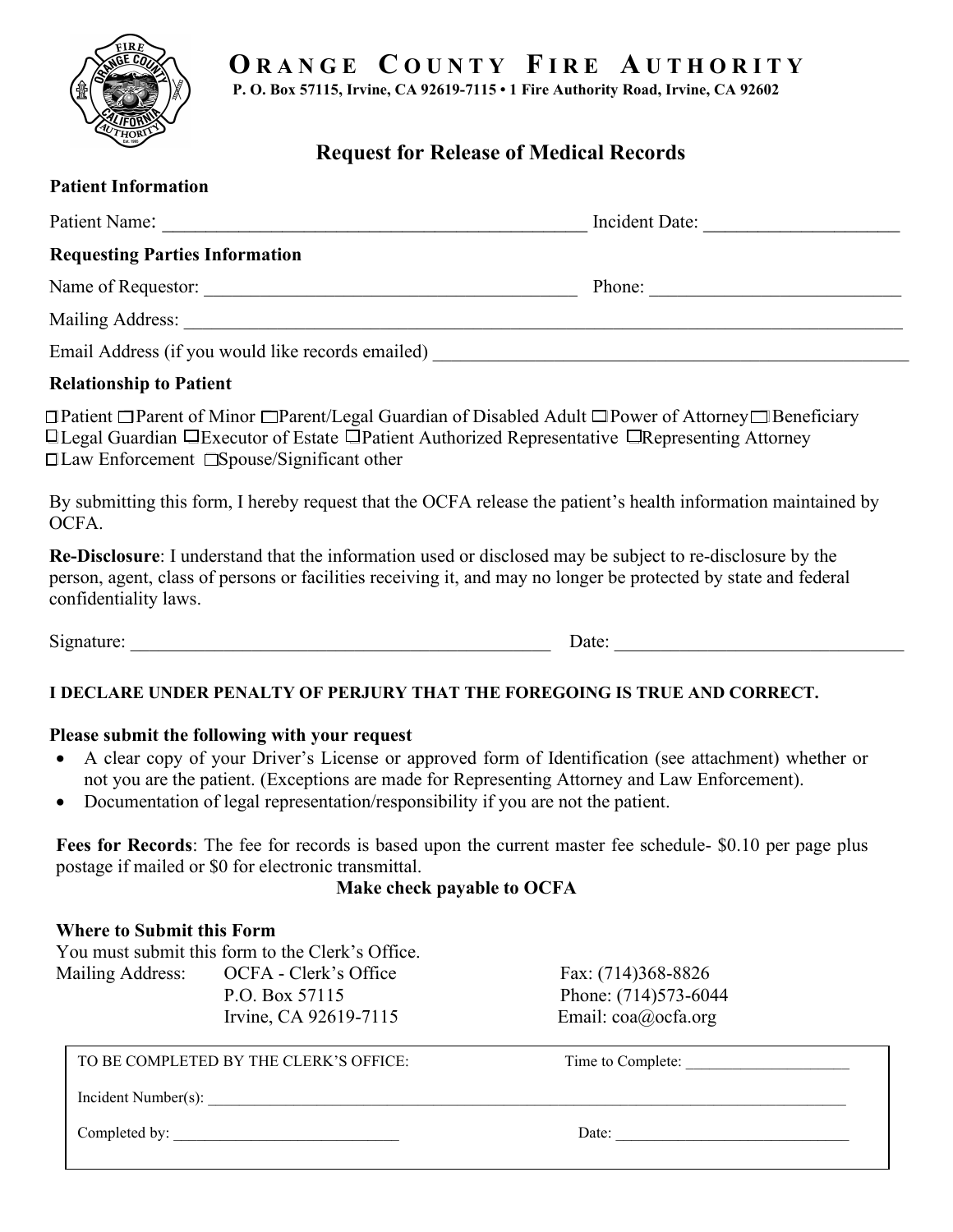### **Health Insurance Portability and Accountability Act (HIPAA)** Govt. Code Section-HIPAA Privacy Rule, 45 CFR Part 160, Part 164, subparts A and E

#### **The Privacy Rule**

The HIPAA Privacy Rule gives individuals rights to control disclosure of their protected health information and the ability to access this information. A person authorized under California law to act on behalf of the individual in making health care related decisions is the individual's "personal representative." The personal representative must be treated as the individual for purposes of the Privacy Rule.

#### Verification of Personal Representative's Identity and Authority

The HIPAA Privacy Rule requires OCFA to:

- (1) Verify the identity of a person requesting protected health information, if identity unknown to OCFA; and
- (2) Verify the authority of the person to have access to protected health information, if the authority is unknown to OCFA.

#### Approved Forms of Identification (All documents must be unexpired)

- U.S. Passport or U.S. Passport Card  $\bullet$
- Permanent Resident Card or Alien Registration Receipt Card (Form I-551)
- Driver's license or ID card issued by a state or outlying possession of the  $\bullet$ United States, provided it contains a photograph or information such as name, date of birth, gender, height, eye color, and address.
- ID card issued by a federal, state or local government agency or entity, provided it contains a photograph or information such as name, date of birth, gender, height, eye color, and address.
- School ID card with a photograph.
- Voter's registration card.
- U.S. military card or draft record.
- Military dependent's ID card.
- U.S. Coast Guard Merchant Mariner Card.
- Native American tribal document.
- Driver's license issued by a Canadian government authority.